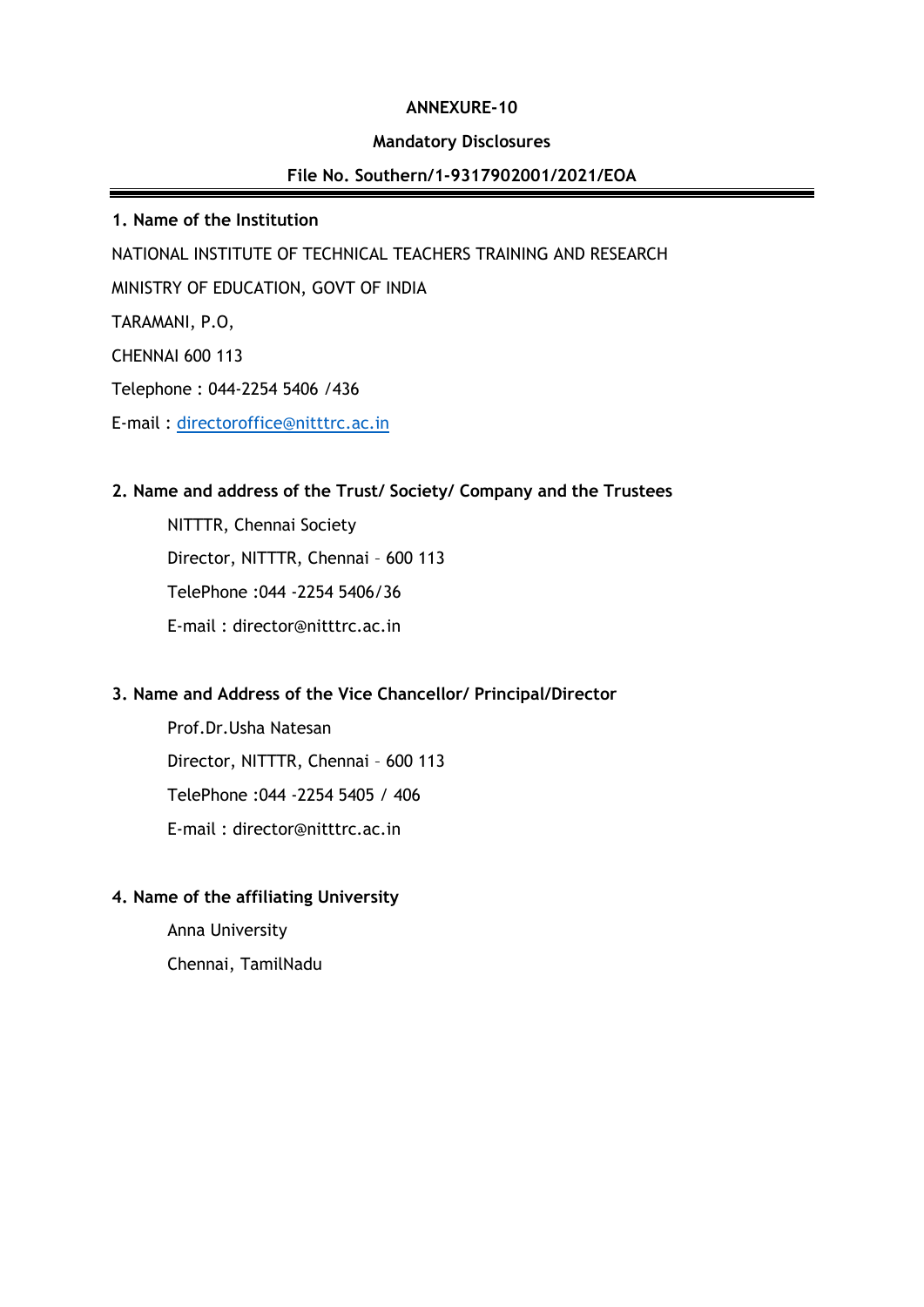### **5. Governance**

# **5.1 Members of the Board and their brief background**

| Sl.No | <b>Name</b>                                                                                                                                                                                         | <b>Position</b>                                            |
|-------|-----------------------------------------------------------------------------------------------------------------------------------------------------------------------------------------------------|------------------------------------------------------------|
| 1.    | Prof. Dr. V.S.S. Kumar<br>Former VC, JNTUK, Kaikanda<br>Hyderabad - 500 073.                                                                                                                        | Chairman - BoG<br>NITTTR, Chennai Society                  |
| 2.    | <b>Additional Secretary/Joint Secretary</b><br>(dealing with NITTTRs)<br>Ministry of Educatioin,<br>Government of India,<br>Department of Higher Education,<br>Shastri Bhavan, New Delhi - 110 001. | Member                                                     |
| 3.    | Joint Secretary and Financial Advisor,<br>Ministry of Education, Government of India,<br>Department of Higher Education,<br>Shastri Bhavan, New Delhi - 110 001.                                    | Member                                                     |
| 4.    | <b>Five directors of Technical Education</b><br>(three from regional states and two from<br>outside the region)                                                                                     | Member                                                     |
| 5.    | Shri Pradeep Menon<br>Director, Zacco<br>Block 2, Cellar Floor, Rathinam Technical<br>Campus, Pollachi Mani Road, Eachanari,<br>Coimbatore - 641021                                                 | <b>Industrial Expert</b><br>Member                         |
| 6.    | Dr. Neeraj Saxena<br>Advisor - I<br>All India Council for Technical Education 7th<br>Floor, Chanderlok Building Janpath,<br>New Delhi - 110 001                                                     | AICTE - Representative<br>Member                           |
| 7.    | Dr. G.Kulanthaivel<br>Professor, EECE<br>Head, Centre for International Affairs<br>NITTTR, Chennai - 113                                                                                            | <b>Faculty Representative</b><br>NITTTR, Chennai<br>Member |
| 8.    | Prof. Dr. Usha Natesan<br>Director, NITTTR, Chennai                                                                                                                                                 | Member - Secretary                                         |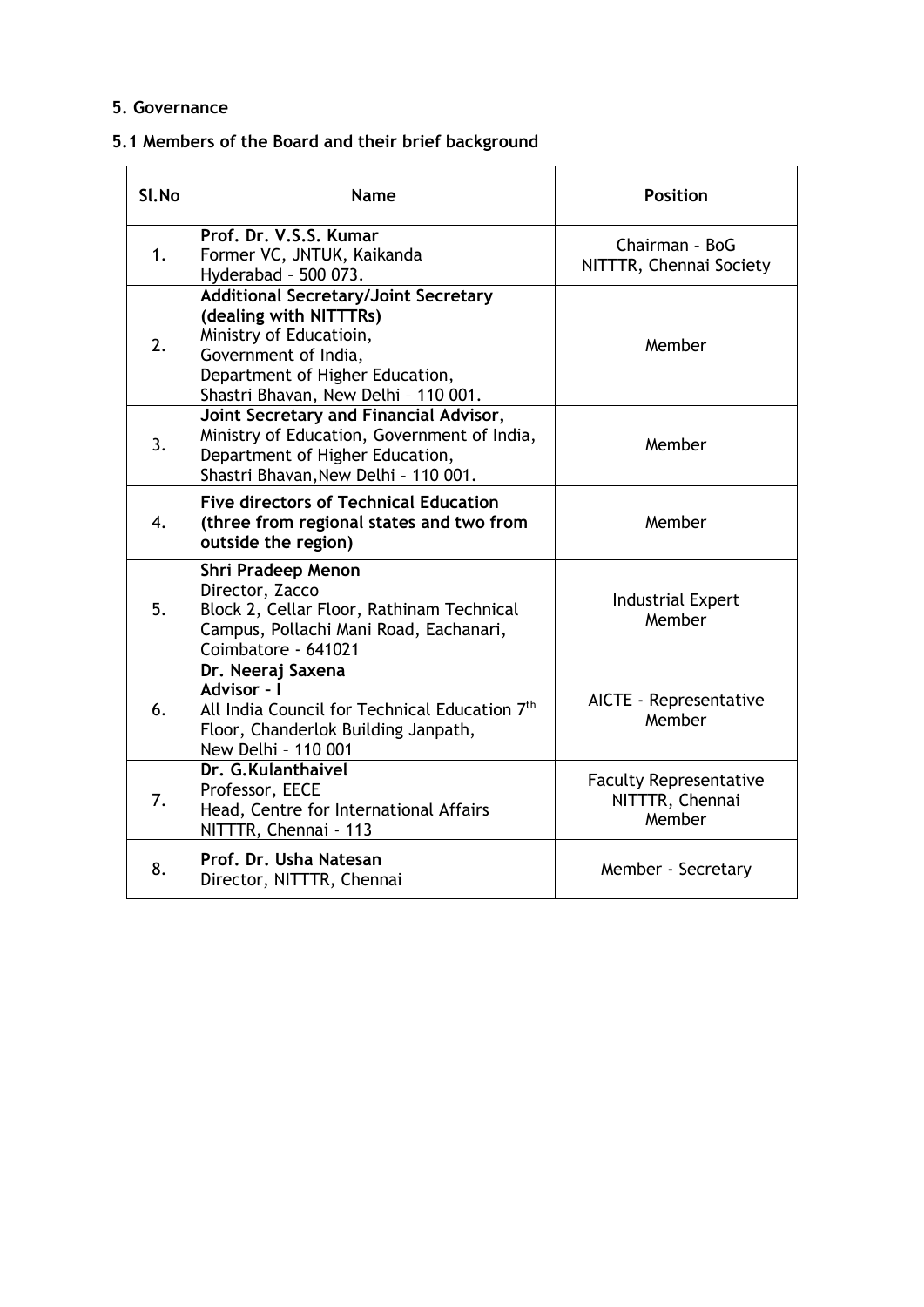# **5.2 Members of Academic Advisory Body**

| SI. No. | <b>Name</b>               | Designation                                                                                                                   |
|---------|---------------------------|-------------------------------------------------------------------------------------------------------------------------------|
| 1.      | Prof. Usha Natesan        | Chairman                                                                                                                      |
| 2.      | Dr. S. Renukadevi         | <b>Member Secretary</b><br>Professor, Engineering Education<br>Head, Centre for Academic Studies and<br>Research              |
| 3.      | Dr. S. Hosimin Thilagar   | Professor, Dept. of EEE<br>Director, Centre for Academic Courses,<br>Anna University, Chennai                                 |
| 4.      | Dr. S. Kalirajan          | Head, Special Initiatives (Nuclear), Larsen<br>& Turbo Construction, Manapakkam,<br>Chennai                                   |
| 5.      | Dr. Thottakurichi Iqbal   | Managing Director & CEO, Tiscon<br>WebLogic Solutions P Ltd, Chennai                                                          |
| 6.      | Er. VisweswaranJagadeesan | Territory Manager-Academic Programs, NI<br>Systems India Private Ltd, Bengaluru                                               |
| 7.      | Dr. C.R. Nagendra Rao     | Professor& Head, Extension Centre<br>Vijayawada                                                                               |
| 8.      | Dr. E.S.M. Suresh         | Professor, Civil & Environmental<br>Engineering<br>Head, Dept of Engineering Education                                        |
| 9.      | Dr. G. Kulanthaivel       | Professor, Electrical, Electronics and<br><b>Communication Engineering</b><br>Head, Centre for International Affairs<br>(CIA) |
| 10.     | Dr. R. Santhakumar        | Professor& Head,<br>Dept of Civil & Environmental Engineering                                                                 |
| 11.     | Dr. R. Rajendran          | Professor & Head,<br>Centre for Educational Management and<br><b>Applied Science</b>                                          |
| 12.     | Dr. P. Malliga            | Assoc. Professor& Head In-Charge,<br>Dept. of Educational Media and<br>Technology                                             |
| 13.     | Dr. Umasankar Sahu        | Assoc. Professor& Head In-Charge<br>Extension Centre Hyderabad,<br>Telangana                                                  |
| 14.     | Er. V. Sivakumar          | Assoc. Professor& Head In-Charge<br>Extension Centre Bengaluru, Karnataka                                                     |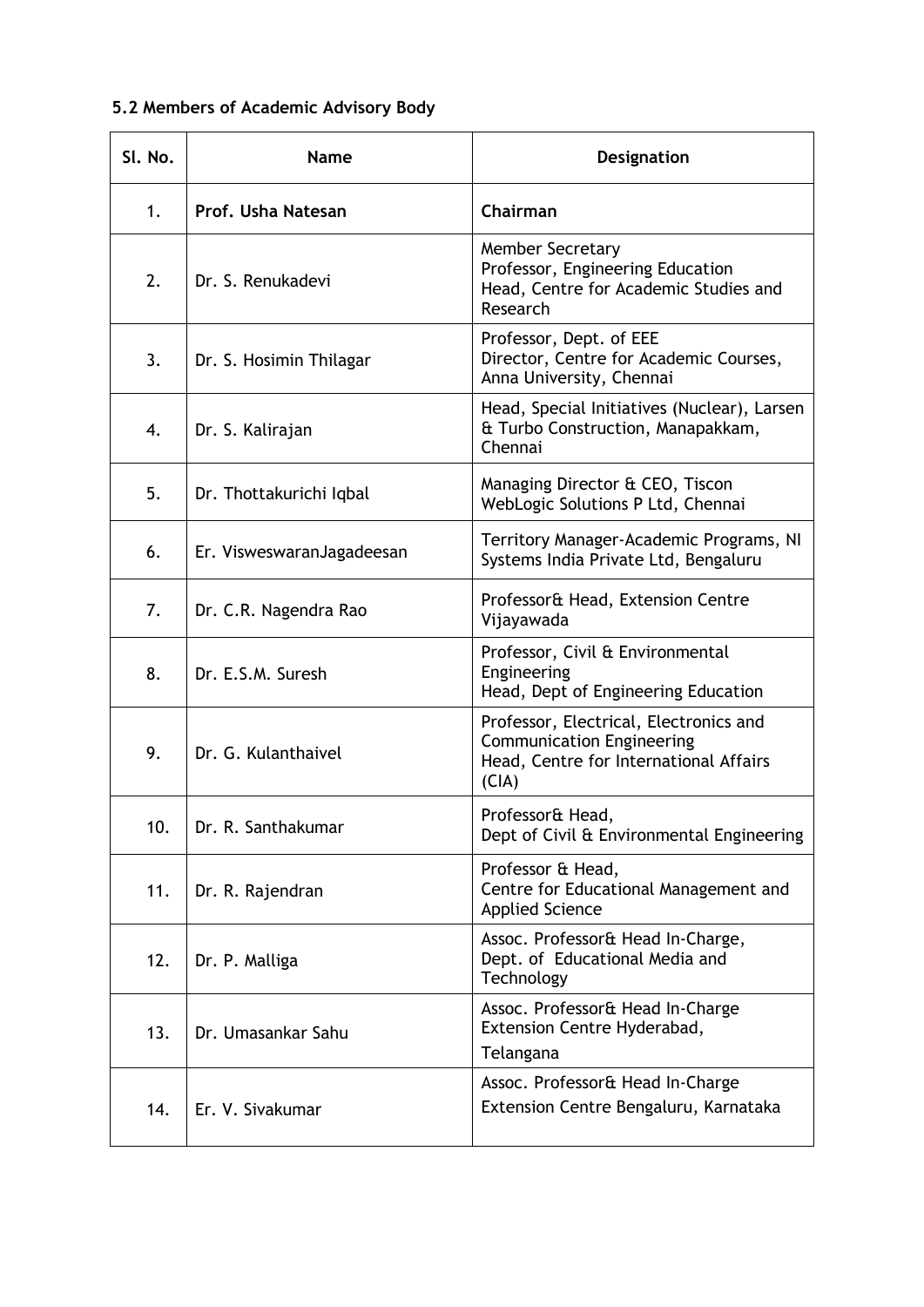| SI. No. | <b>Name</b>                 | Designation                                                                                                       |
|---------|-----------------------------|-------------------------------------------------------------------------------------------------------------------|
| 15.     | Dr. G.A. Rathy              | Associate Professor & Head<br>Dept. of Electrical, Electronics and<br><b>Communication Engineering</b>            |
| 16.     | Dr. G. Janardhanan          | Assoc. Professor, Civil & Environmental<br>Engineering<br>Head In-Charge, Centre for Curriculum<br>Design & (CCD) |
| 17.     | Dr. V. Shanmuganeethi       | Assoc. Professor& Head In-Charge,<br>Dept. of Computer Science & Engg.,                                           |
| 18.     | Dr. K.S. Giridharan         | Assoc. Professor, Engineering Education<br>Head In-Charge, CRED                                                   |
| 19.     | Dr. S. Somasundaram         | Associate Professor & Head In-Charge<br>Department of Mechanical Engineering                                      |
| 20.     | Er. M. Senthilkumar         | Associate Professor,<br>Dept. of Mechanical Engineering                                                           |
| 21.     | Dr. K.S.A. Dinesh Kumar     | <b>Associate Professor</b><br>Dept. of Civil and Environmental<br>Engineering                                     |
| 22.     | Dr. P. Sivasankar           | Associate Professor,<br>Dept. of Electrical, Electronics and<br><b>Communication Engineering</b>                  |
| 23.     | Shri. A.P. FelixArockiyaraj | <b>Assistant Professor</b><br>Department of Education Media and<br>Technology                                     |
| 24.     | Shri. V.A. Shamsuddin       | Consultant<br>Extension Centre, Kalamassery                                                                       |

# **5.3 Frequently of the Board Meeting and Academic Advisory Body**

Board Meeting – Once in 3 months

Academic Advisory Meeting – Once in a year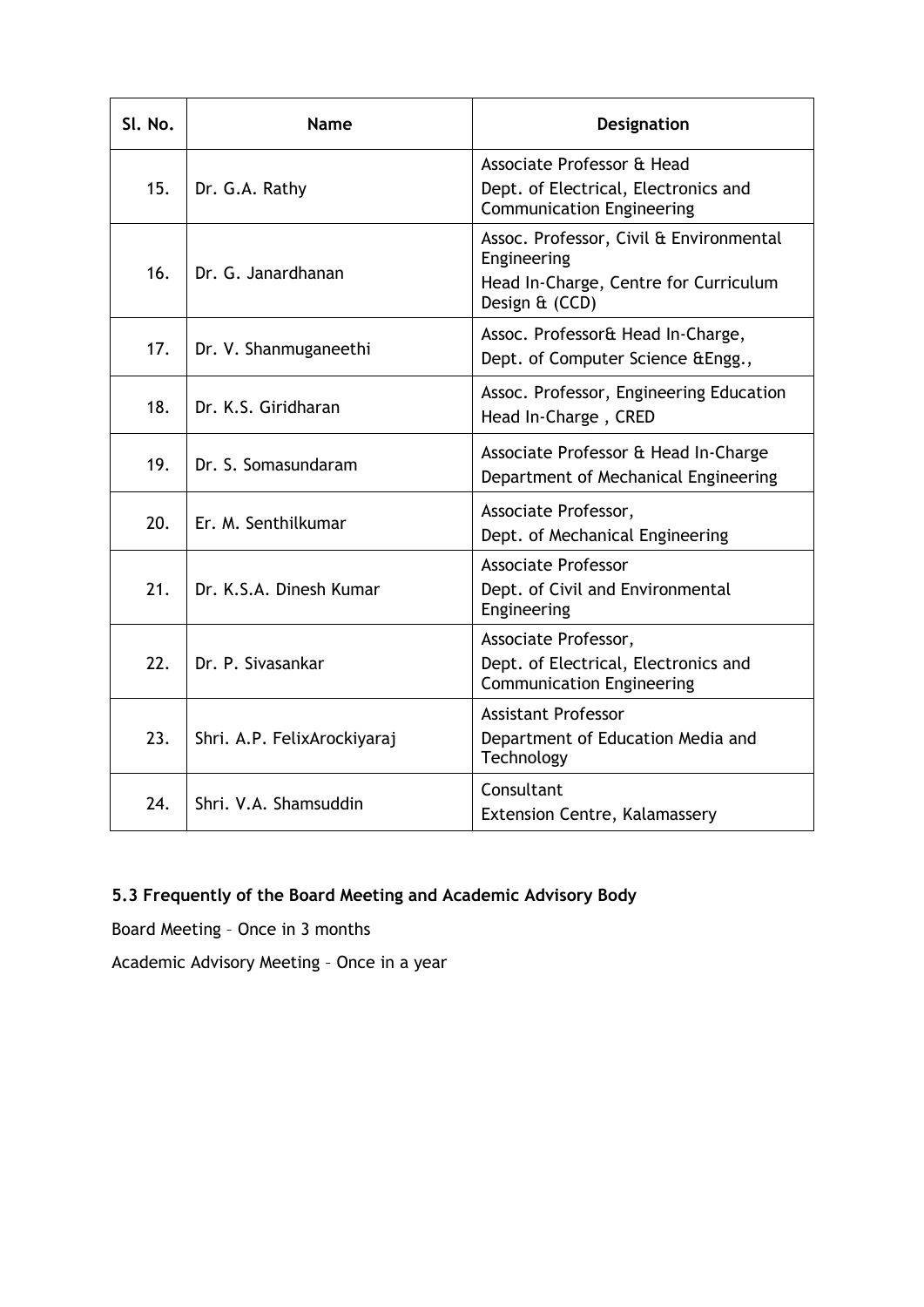### **5.4 Organizational chart and processes**

Will be uploaded Soon.

## **5.5 Nature and Extent of involvement of Faculty and students in academic affairs/improvements**

Class committee Meetings

#### **5.6 Mechanism/ Norms and Procedure for democratic/ good Governance**

1. Dr. V. Shanmuganeethi DCSE Associate Professor & Head i/c

#### **5.7 Student Feedback on Institutional Governance/ Faculty performance**

Student Feedback forms available with the Coordinators

#### **5.8 Grievance Redressal mechanism for Faculty, staff and students**

| SI.No | Name of the Members | <b>Designation</b>         | Category |
|-------|---------------------|----------------------------|----------|
| 1.    | Dr. S. Renukadevi   | Professor                  | Chairman |
| 2.    | Dr.G.Kulanthaivel   | Professor                  | Member   |
| 3.    | Dr.M.Senthil Kumar  | <b>Associate Professor</b> | Member   |
| 4.    | Dr.V.Shanmuganeethi | <b>Associate Professor</b> | Member   |
| 5.    | Dr.S.Rajasekar      | <b>Research Assistant</b>  | Member   |

## **5.9 Establishment of Anti Ragging Committee**

| Sl.No | Name of the Members           | <b>Designation</b>                                                                | Category                 |
|-------|-------------------------------|-----------------------------------------------------------------------------------|--------------------------|
| 1.    | Dr. Usha Natesan              | Director, NITTTR,<br>Chennai                                                      | Chairman                 |
| 2.    | Dr. (Ms.) Aruna Dhathathreyan | Professor ACSIR & SERB<br>Emeritus Scientist &<br>Retired Chief, CLRI,<br>Chennai | Member<br>(External-NGO) |
| 3.    | The Inspector Of Police       | Inspector, Taramani,<br>Chennai                                                   | Member<br>(External)     |
| 4.    | Mr. Velappan                  | Student                                                                           | Member                   |
| 5.    | Dr. R. Rajendran              | Professor & Head,<br><b>CEMAP</b>                                                 | Member -<br>Secretary    |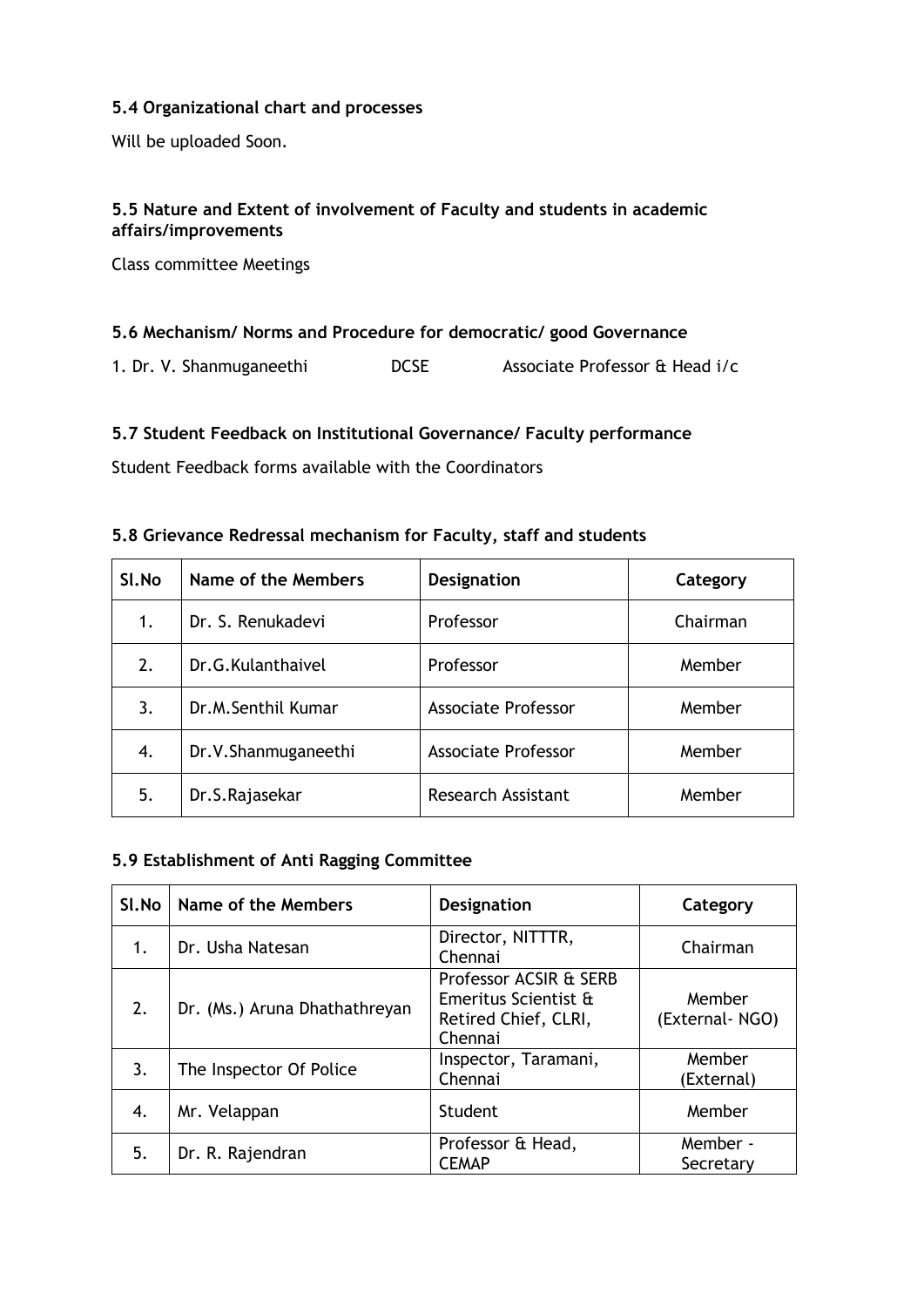## **5.10 Establishment of Online Grievance Redressal Mechanism**

- Help Desk available
- Public Grievance Portal of Govt. of India

### **5.11 Establishment of Grievance Redressal Committee in the Institution and appointment of OMBUDSMAN by the University**

| Sl.No | Name of the Members | <b>Designation</b> | Category |
|-------|---------------------|--------------------|----------|
|       | Dr. S. Renukadevi   | Professor          | Chairman |

## **5.12 Establishment of Internal Complaint Committee (ICC)**

| SI.No | Name of the Members   | <b>Designation</b>                      | Category |
|-------|-----------------------|-----------------------------------------|----------|
| 1.    | Dr. P. Malliga        | Associate Professor & Head<br>i/c, DEMT | Chairman |
| 2.    | Smt. A.L. Ganthimathi | Advocate, Chennai                       | Member   |
| 3.    | Dr. R. Santhakumar    | Professor & Head, CRED                  | Member   |
| 4.    | Smt. K. Satyapriya    | Section Officer Gr.II                   | Member   |

## **5.13 Establishment of Committee for SC/ST**

| Sl.No | Name of the Members    | Category      |
|-------|------------------------|---------------|
| 1.    | Dr. V. Shanmuganeethi  | Nodal Officer |
| 2.    | Dr. K. S. Giridharan   | Member        |
| 3.    | Dr. E.S.M. Suresh      | Member        |
| 4.    | Dr. P. Malliga         | Member        |
| 5.    | Dr.G.A. Rathy          | Member        |
| 6.    | Dr. G. Janardhanan     | Member        |
| 7.    | Dr. K.S.A. DineshKumar | Member        |

## **5.14 Internal Quality Assurance Cell**

1. Dr. K.S. Giridharan, Associate Professor, DEE.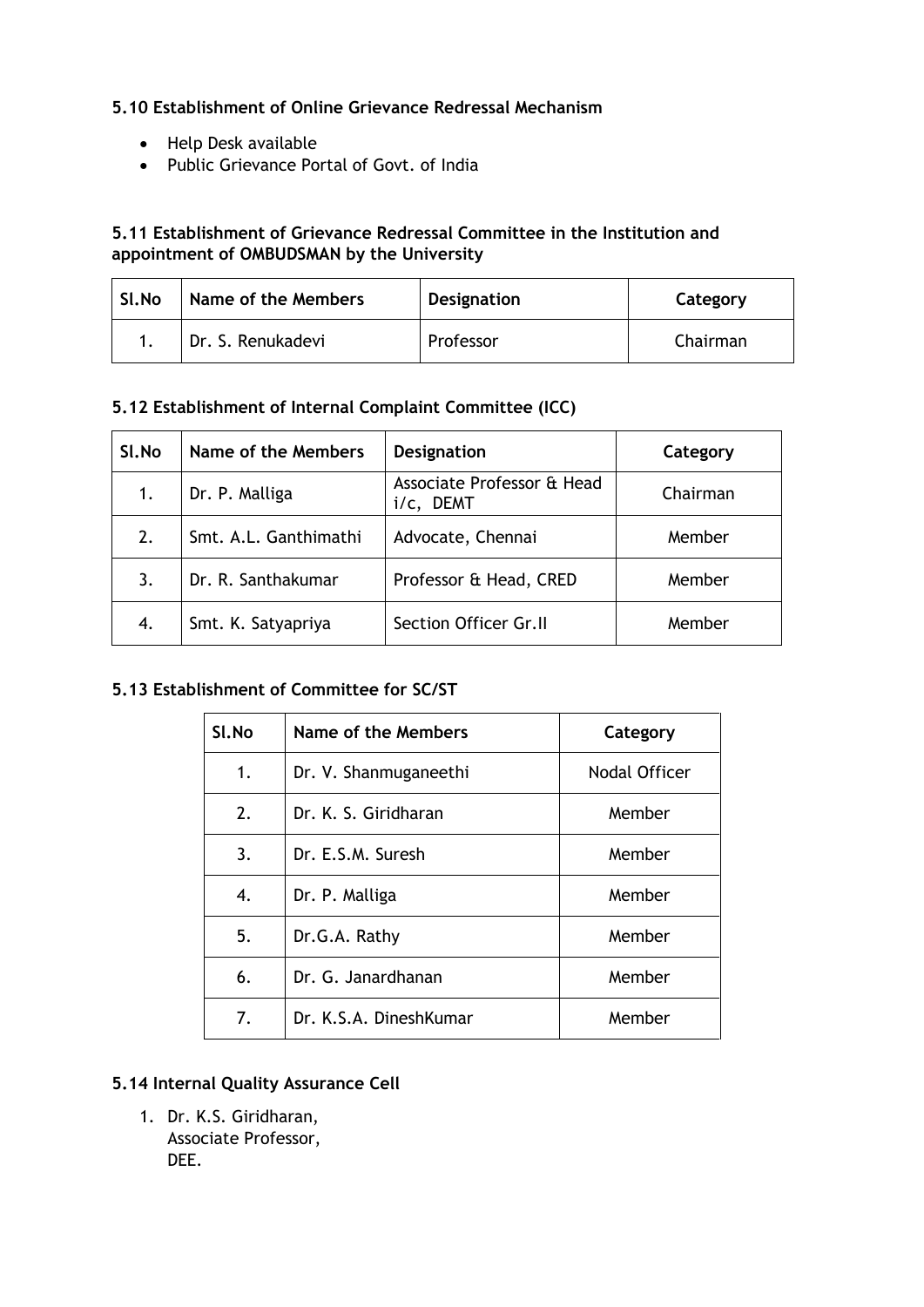#### **6. Programmes**

#### **6.1 Name of Programmes approved by AICTE**

M.E.(Infrastructure Engineering and Management)

M.E (Electroncis & Communication Engineering – Industry Integrated)

M.E (E-learning technologies)

#### **6.2 Name of Programmes Accredited by NBA**

Getting Ready for Accreditation

## **6.3 For each Programme the following details are to be given(Preferably in Tabular form):**

| <b>Name</b>                                | M.E.<br><b>Infrastructure</b> | M.E<br>Electronics and              | M.E.<br>E-Learning |
|--------------------------------------------|-------------------------------|-------------------------------------|--------------------|
|                                            | Engineering and<br>Mangement  | Communication<br>Engineering        | technologies       |
| <b>Number of Seats</b>                     | 18                            | 18                                  | 18                 |
| <b>Duration</b>                            | 2 YEARS                       | 2 YEARS                             | 2 YEARS            |
| <b>Cutoff</b>                              |                               |                                     |                    |
| Marks/ranks of<br>admission during         |                               |                                     |                    |
| the last 3 years                           |                               |                                     |                    |
| Fee                                        |                               | As approved by the state Government |                    |
| Placement<br><b>Facilities</b>             | Available                     |                                     |                    |
| Campus<br>Placement in the<br>last 3 years | 9 Students                    | N/A                                 | N/A                |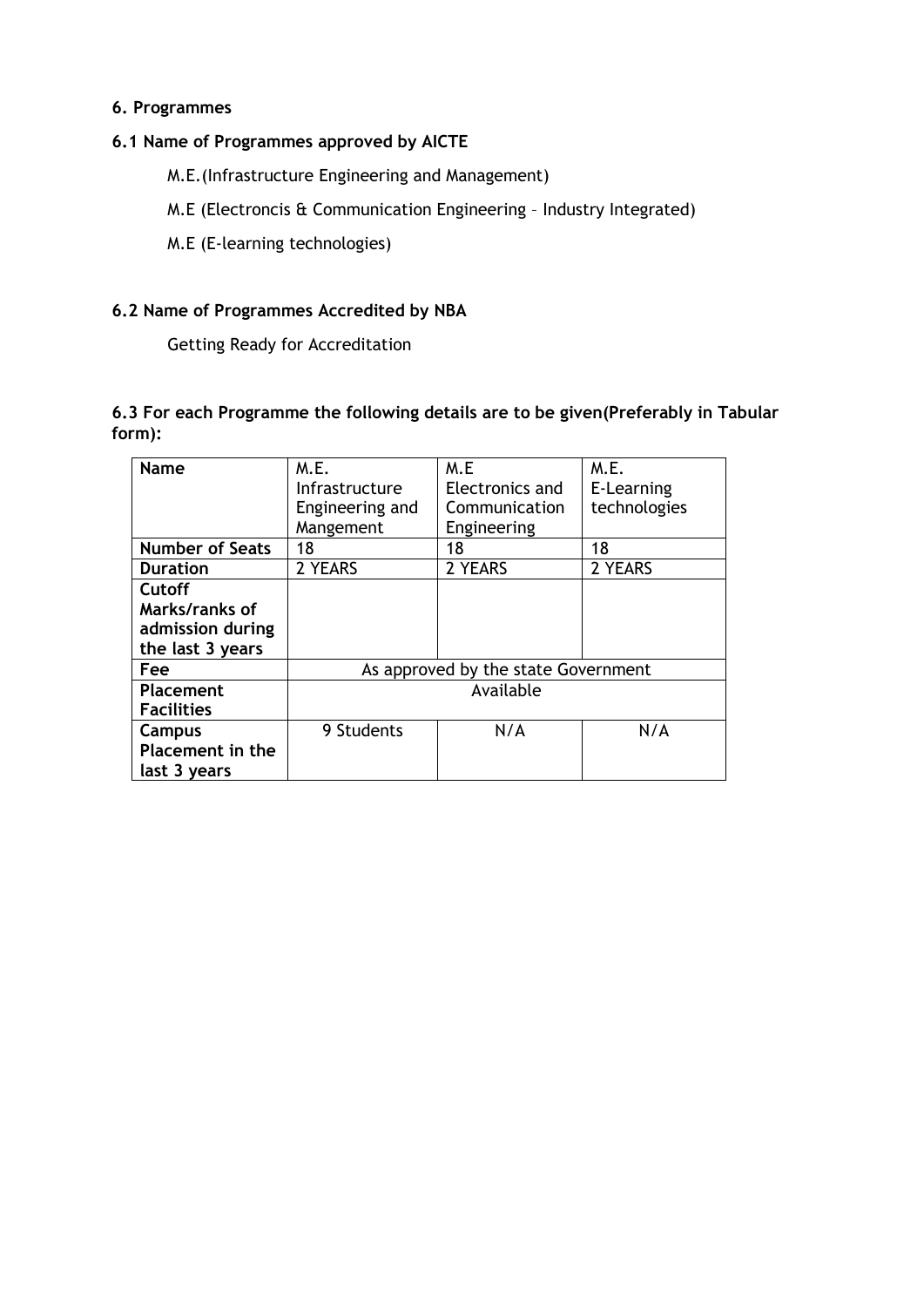# **7. Faculty**

# **M.E.Infrastructure Engineering and Management**

| S.No | Description                             | <b>Details</b>               |
|------|-----------------------------------------|------------------------------|
| 1.   | <b>Permanent Faculty</b>                | Dr.E.S.M.Suresh              |
|      |                                         | Dr.Santhakumar               |
|      |                                         | Dr.G.Janardhanan             |
|      |                                         | Dr.K.S.A.Dinesh Kumar        |
|      |                                         | Dr.S.Somasundaram            |
| 2.   | <b>Adjunct Faculty</b>                  | Dr.V. Thanizh Arasan (Retd.) |
|      |                                         | Dr.P.Vijayaraju(Retd.)       |
| 3.   | <b>Permanent Faculty: Student Ratio</b> | 5:18                         |
| 4.   | Number of Faculty employed and          | Not Applicable               |
|      | left during the last three years        |                              |

# **M.E.(Electronics and Communication Engineering – Electronics Integrated)**

| S.No | Description                      | <b>Details</b>                       |
|------|----------------------------------|--------------------------------------|
| 1.   | <b>Permanent Faculty</b>         | Dr.G.Kulanthaivel                    |
|      |                                  | Dr.G.A.Rathy                         |
|      |                                  | Dr.P.Sivasankar                      |
| 2.   | <b>Adjunct Faculty</b>           | Dr.P.Vijayaraju                      |
|      |                                  | Mr.J.Santhanakrishnan(Guest Faculty) |
| 3.   | Permanent Faculty: Student Ratio | 1:6                                  |
| 4.   | Number of Faculty employed and   | Nil                                  |
|      | left during the last three years |                                      |

# **M.E.(E-Learning Technologies)**

| S.No | Description                      | Details                                    |
|------|----------------------------------|--------------------------------------------|
|      | <b>Permanent Faculty</b>         | Dr.P.Malliga<br>Shri.A.P.Felix Arockiyaraj |
|      | <b>Adjunct Faculty</b>           |                                            |
| 3.   | Permanent Faculty: Student Ratio |                                            |
| 4.   | Number of Faculty employed and   | Nil                                        |
|      | left during the last three years |                                            |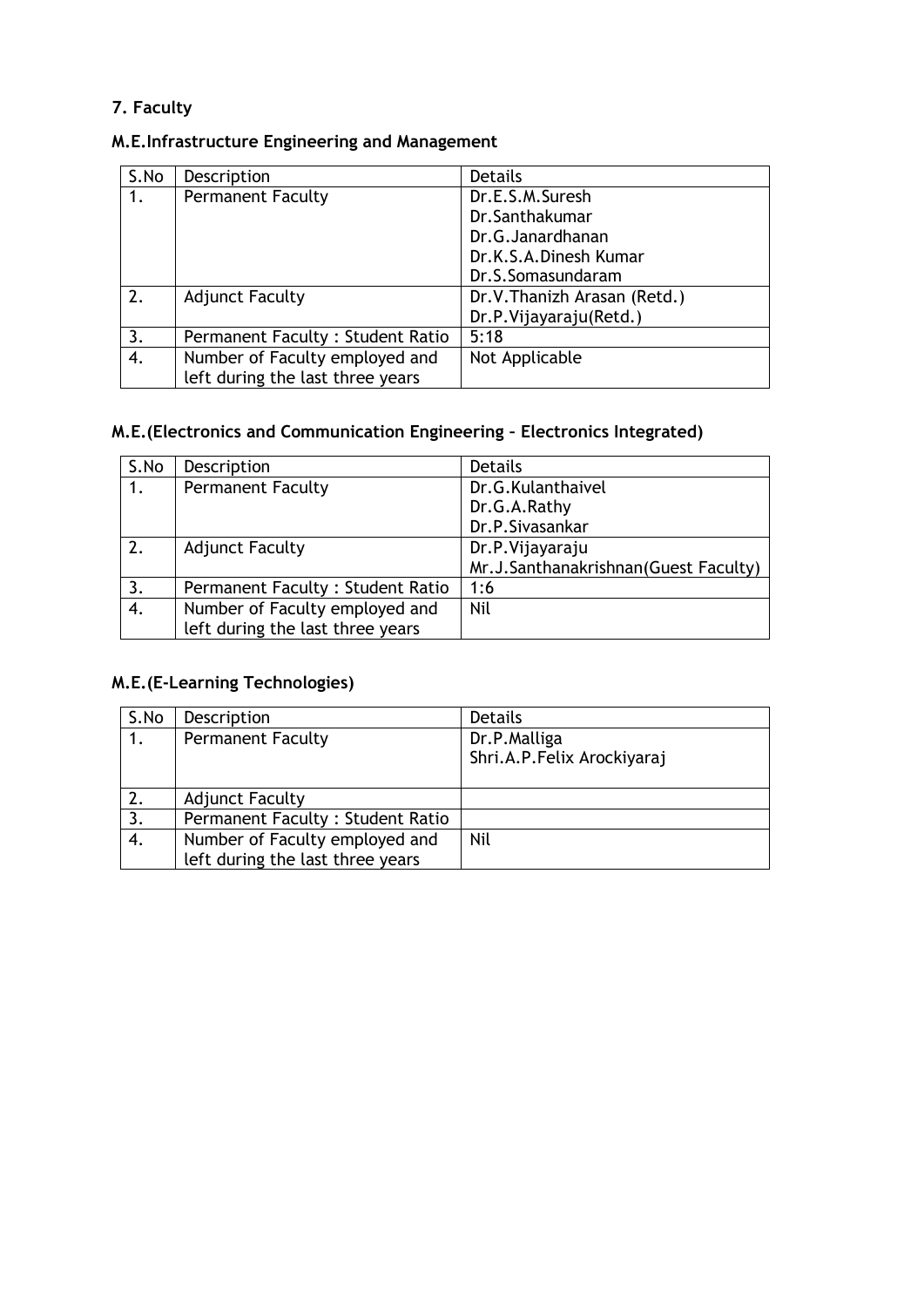# **8. Profile of Vice Chancellor/ Director/ Principal/Faculty**

# **Profile of Director, NITTTR, Chennai**

| S.NO             | <b>Title</b>                                                         | <b>Details</b>                                                                                                                                           |            |                       |  |
|------------------|----------------------------------------------------------------------|----------------------------------------------------------------------------------------------------------------------------------------------------------|------------|-----------------------|--|
| 1.               | Name                                                                 | Prof. Dr. Usha Natesan                                                                                                                                   |            |                       |  |
| $\overline{2}$ . | Date of Birth                                                        |                                                                                                                                                          | 15.02.1965 |                       |  |
| $\overline{3}$   | Unique ID                                                            |                                                                                                                                                          |            |                       |  |
| $\overline{4}$ . | Education<br>Qualifications                                          | B.E. (Civil Engg.)<br>M.Tech. (Remote sensing)<br>M.S. (By Research) Environmental Engg.<br>Ph.D. Ocean Engg.<br>D.Litt.                                 |            |                       |  |
| 5.               | <b>Work Experience</b><br>Teaching<br>Research<br>Industry<br>others | Total Experience in Academics, Research and Administration<br>: 32 years and 07 months<br>Total Experience in Administration :<br>11 years and 08 months |            |                       |  |
| 6.               | Area of Specialization                                               | Coastal and Ocean Engineering<br><b>Environmental Engineering</b><br>Remote Sensing and Geographic Information System                                    |            |                       |  |
| 7.               | Courses taught at                                                    | <b>ES771 EIA</b>                                                                                                                                         |            |                       |  |
|                  | Under Graduate/ Post                                                 | <b>GE171 Engineering Graphics</b>                                                                                                                        |            |                       |  |
|                  | <b>Graduate Level</b>                                                | <b>GE174 Computer Practice</b>                                                                                                                           |            |                       |  |
|                  |                                                                      |                                                                                                                                                          |            |                       |  |
|                  |                                                                      | ES 072 Remote Sensing for Environmental Monitoring                                                                                                       |            |                       |  |
|                  |                                                                      | EN 077 Marine Pollution Monitoring                                                                                                                       |            |                       |  |
|                  |                                                                      | ES 071 Marine Resources Management                                                                                                                       |            |                       |  |
|                  |                                                                      | EM 682 Environmental Risk Assessment                                                                                                                     |            |                       |  |
|                  |                                                                      | EM073 Remote Sensing and GIS Applications for<br><b>Environmental Managers</b>                                                                           |            |                       |  |
|                  |                                                                      | HW 9123 RS & GIS for Water Resources                                                                                                                     |            |                       |  |
|                  |                                                                      | CM9122 Coastal Engineering                                                                                                                               |            |                       |  |
|                  |                                                                      | FI 9007 Oceanography and Instrumentation                                                                                                                 |            |                       |  |
|                  |                                                                      | EN 9155 Marine Pollution and Control                                                                                                                     |            |                       |  |
|                  |                                                                      | CM 9155 Air-sea interactions                                                                                                                             |            |                       |  |
|                  |                                                                      | Al 9406 Practical Training                                                                                                                               |            |                       |  |
|                  |                                                                      | Al 9303 Remote Sensing                                                                                                                                   |            |                       |  |
| 8.               | Research guidance                                                    | Degree                                                                                                                                                   | Completed  | Ongoing               |  |
|                  | (Number of Students)                                                 | <b>Postdoctoral Fellows</b>                                                                                                                              |            | 02 (Under<br>Process) |  |
|                  | Master                                                               | Ph.D. Scholars                                                                                                                                           | 22         | 01                    |  |
|                  | (Completed/Ongoing)                                                  | M.S. (By Research)<br><b>Scholars</b>                                                                                                                    | 04         |                       |  |
|                  | Ph.D.                                                                | M.E./ M.Tech./ M.Sc.                                                                                                                                     | 54         |                       |  |
|                  | (Completed/Ongoing)                                                  | <b>Students</b>                                                                                                                                          |            |                       |  |
|                  |                                                                      | <b>B.E. Students</b>                                                                                                                                     | 08         |                       |  |
| 9.               | Projects Carried out                                                 | Total Grants received for carrying out the Sponsored<br>Research Projects: ₹3.4 Crores                                                                   |            |                       |  |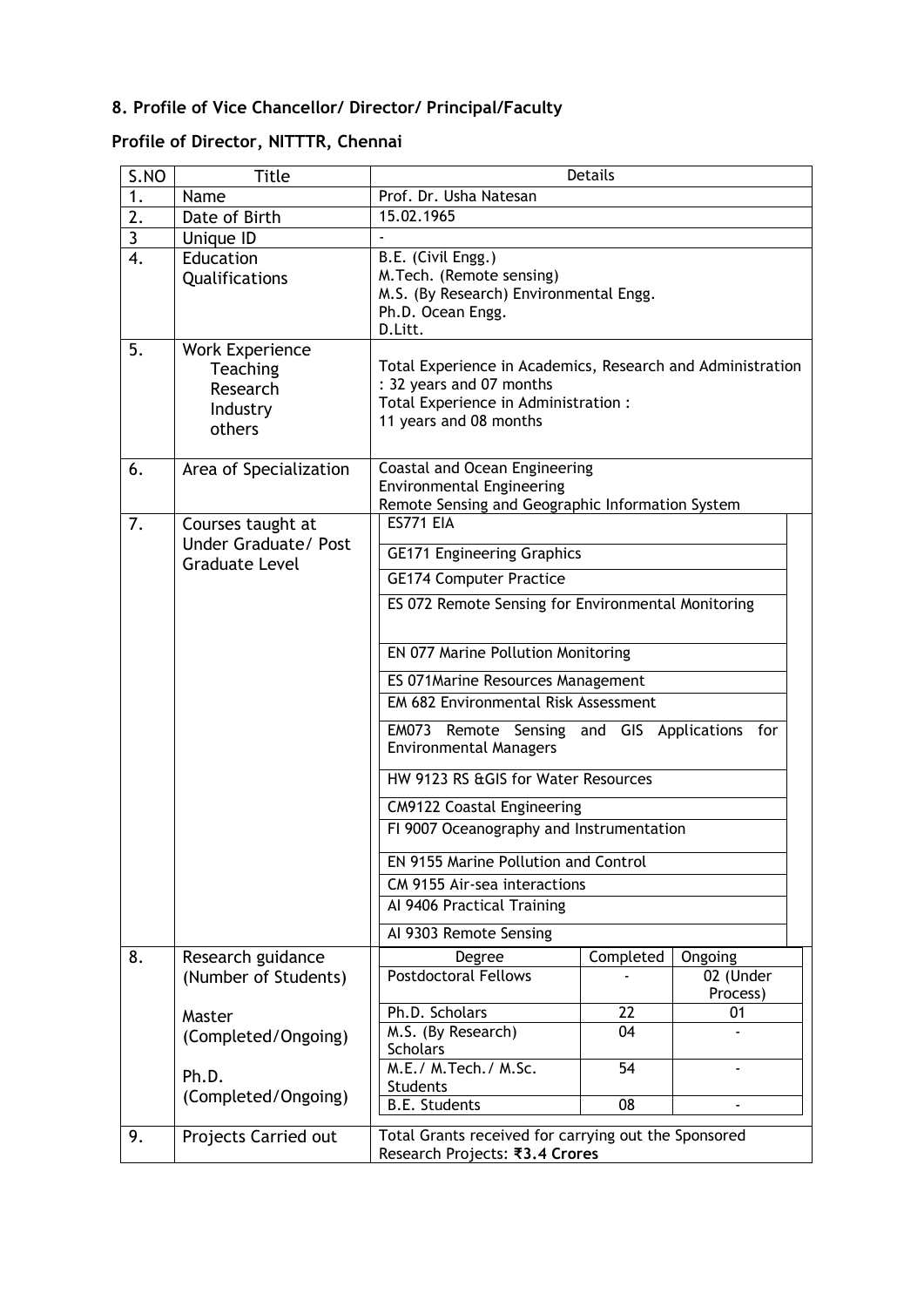|                   |                                                                                                                    | International: 01 International Foundation for Science<br>(IFS), Sweden<br>National: 15 Indian Space Research Organisation (ISRO),<br>World Bank, Department of Ocean Development (DOD),<br>Ministry of Science and Technology, Ministry of Environment<br>and Forests (MoEF), Indira Gandhi Centre for Atomic<br>Research (IGCAR), Atomic Energy Regulatory Board (AERB),<br>Board of Research in Nuclear Sciences (BRNS), Ministry of<br>Earth Science (MoES)<br>Total Value of the Industrial Consultancy Works: ₹91 Lakhs |
|-------------------|--------------------------------------------------------------------------------------------------------------------|-------------------------------------------------------------------------------------------------------------------------------------------------------------------------------------------------------------------------------------------------------------------------------------------------------------------------------------------------------------------------------------------------------------------------------------------------------------------------------------------------------------------------------|
| 10.               | Patents (Filed &<br>Granted)                                                                                       | Filed patent rights for Multiband Pattern Reconfigurable<br>Antenna: A Method and Device Thereof, India, File Number:<br>201941031648 Dated 05.08.2019                                                                                                                                                                                                                                                                                                                                                                        |
| 11.               | <b>Technology Transfer</b>                                                                                         |                                                                                                                                                                                                                                                                                                                                                                                                                                                                                                                               |
| $\overline{12}$ . | <b>Research Publications</b><br>(No.of papers<br>published in<br>National/International<br>Journals/Conferences)   | National and International Journals: 130<br>$h$ -index: 21<br>$i10$ -index: 43<br>Citations: 2133<br><b>International Conferences: 52</b><br><b>National Conferences: 43</b>                                                                                                                                                                                                                                                                                                                                                  |
| 13.               | No. of Books published<br>with details (Name of<br>the book, Publisher<br>with ISBN, year of<br>publication, etc.) | Books: 17<br>Chapter in Books: 11<br>(Details enclosed as Annexure)                                                                                                                                                                                                                                                                                                                                                                                                                                                           |
| 14.               | Passport Photograph                                                                                                |                                                                                                                                                                                                                                                                                                                                                                                                                                                                                                                               |

The details of the faculty are available in the website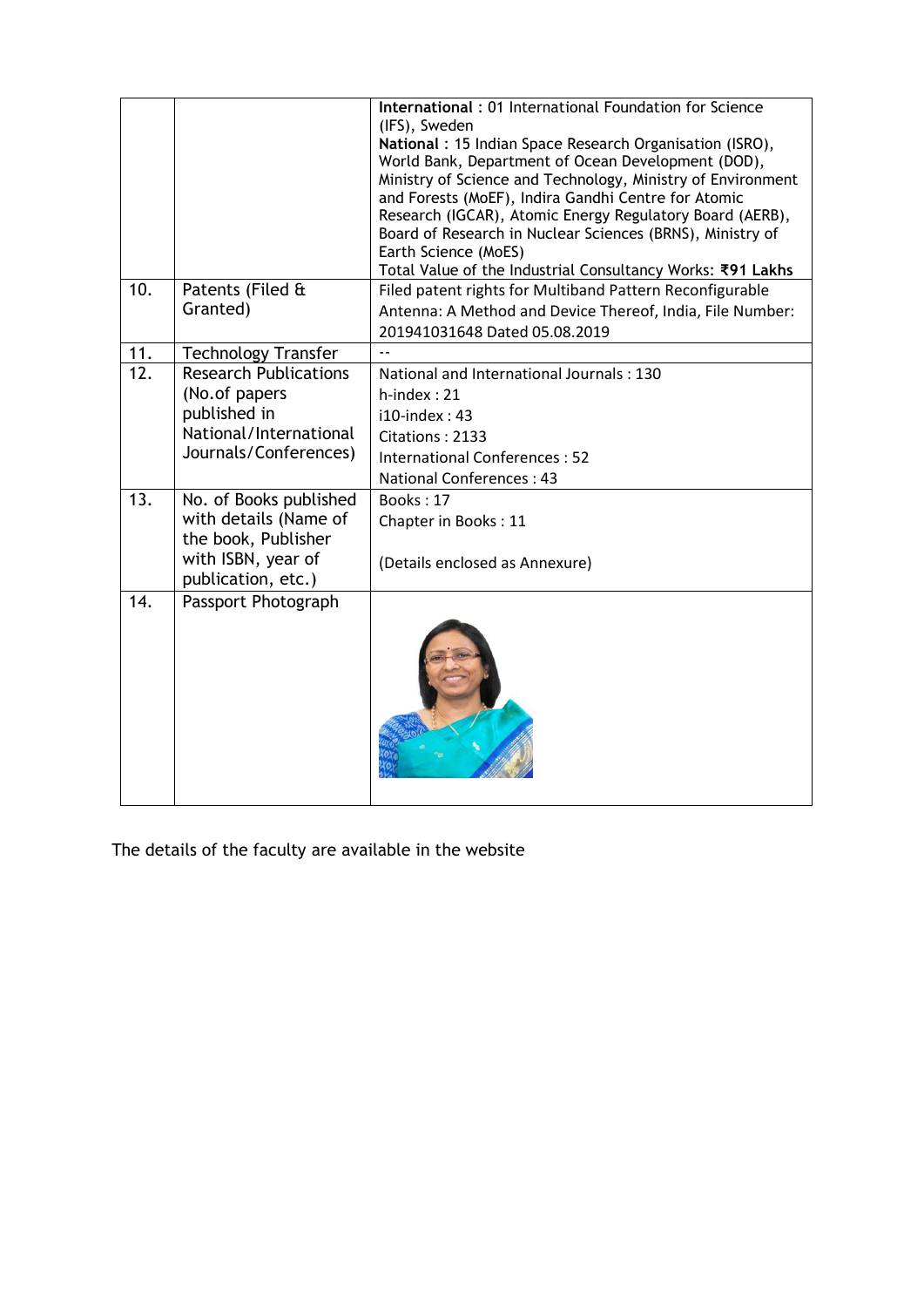# **9. Fee**

| S.No. | <b>Description</b>                                                         | <b>Details</b>                                                                  |
|-------|----------------------------------------------------------------------------|---------------------------------------------------------------------------------|
| 1.    | Details of Fee, as approved by State Fee<br>Committee, for the Institution | As approved by the State                                                        |
| 2.    | Time schedule for payment of Fee for the entire<br>Programme               | As stated by the Affiliating<br>University                                      |
| 3.    | No. of Fee waivers granted with amount and<br>name of students             | Not Applicable                                                                  |
| 4.    | Number of scholarship offered by the<br>Institution, duration and amount   | Not Applicable                                                                  |
| 5.    | Criteria for Fee waivers/scholarship                                       | Not Applicable                                                                  |
| 6.    | Estimated cost of Boarding and Lodging in<br><b>Hostels</b>                | Lodging -Rs.10,000/- Per<br>Annum<br>Boarding - Rs.4500/- Per<br>month (Approx) |
| 7.    | Any other fee please specify                                               | <b>Nil</b>                                                                      |

# **10. Admission**

# **Number of Seats sanctioned and Year of Approval**

| S.No. | Course                                               | Number of<br><b>Seats</b><br>Sanctioned | Year of<br>Approval | Number of<br><b>Students</b><br>admitted<br>under various<br>categories in<br>the last 3 years |
|-------|------------------------------------------------------|-----------------------------------------|---------------------|------------------------------------------------------------------------------------------------|
|       | M.E. Infrastructure<br>Engineering &<br>Management   | 18                                      | 2018                |                                                                                                |
| 2.    | M.E. Electronics and<br>Communication<br>Engineering | 18                                      | 2020                | $\overline{2}$                                                                                 |
| 3.    | M.E. E-Learning<br>Technologies                      | 18                                      | 2020                |                                                                                                |

| S.No. | Course                                               | Number of applications received during last<br>two years for admission under Management<br>Quota<br>and number admitted |
|-------|------------------------------------------------------|-------------------------------------------------------------------------------------------------------------------------|
|       | M.E. Infrastructure<br>Engineering &<br>Management   |                                                                                                                         |
| 2.    | M.E. Electronics and<br>Communication<br>Engineering | Not Applicable                                                                                                          |
| 3.    | M.E. E-Learning<br>Technologies                      |                                                                                                                         |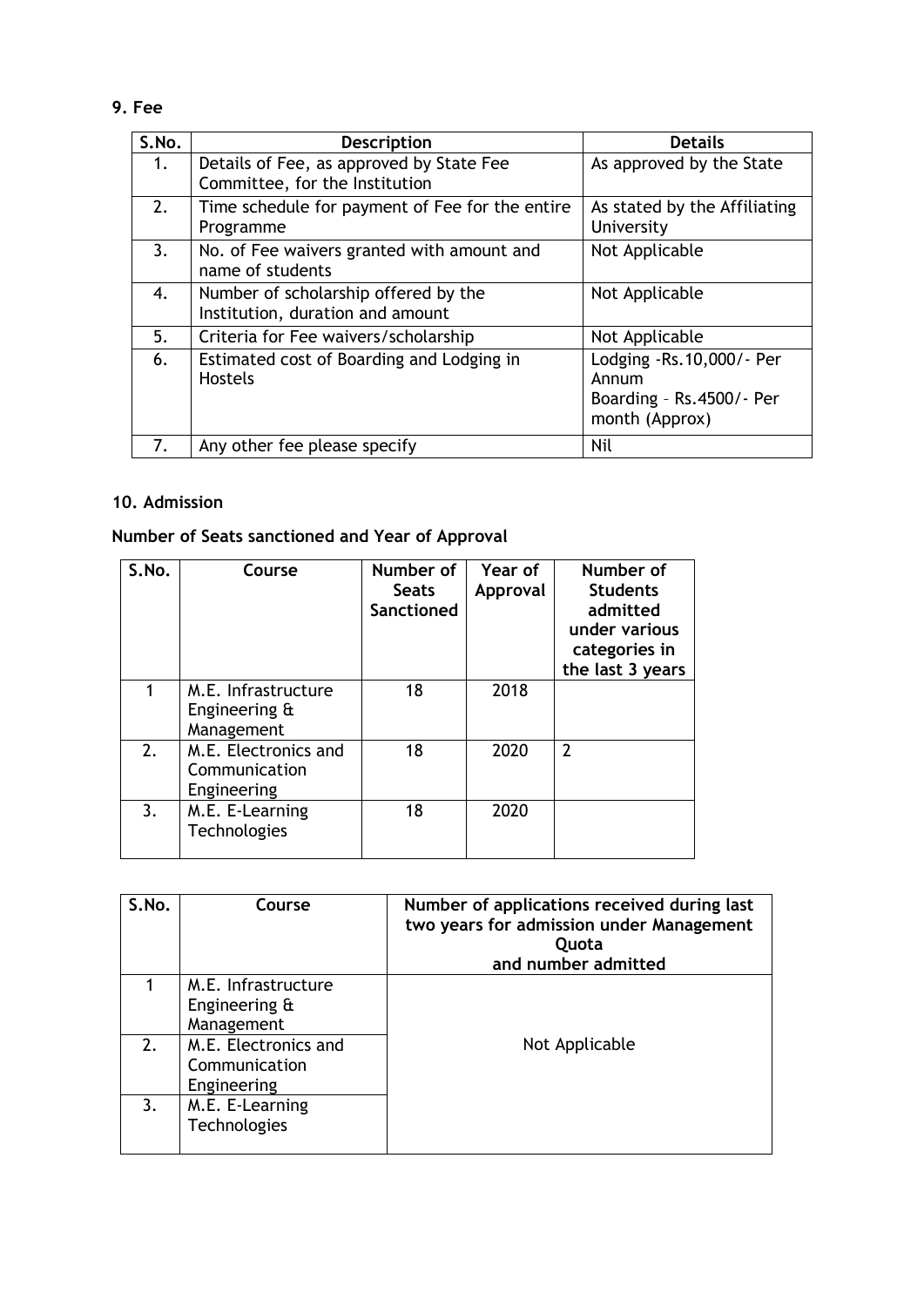## **11. Admission Procedure**

| S.No. | <b>Description</b>                                                                                                                                                                    | <b>Details</b> |
|-------|---------------------------------------------------------------------------------------------------------------------------------------------------------------------------------------|----------------|
| 1.    | Mention the admission test being followed, name and address of<br>the Test Agency/State Admission<br>Authorities and its URL (website)                                                |                |
| 2.    | Number of seats allotted to different Test Qualified candidate<br>separately (AIEEE/ CET (State<br>conducted test/ University tests/ CMAT/ GPAT)/ Association<br>conducted test etc.) |                |
| 3.    | Calendar for admission against Management/vacant seats                                                                                                                                |                |
| 4.    | Last date of request for applications                                                                                                                                                 | As per the     |
| 5.    | Last date of submission of applications                                                                                                                                               | regulations    |
| 6.    | Dates for announcing final results                                                                                                                                                    | of the Anna    |
| 7.    | Release of admission list (main list and waiting list shall be<br>announced on the same day)                                                                                          | University     |
| 8.    | Date for acceptance by the candidate (time given shall in no case<br>be less than 15days)                                                                                             |                |
| 9.    | Last date for closing of admission                                                                                                                                                    |                |
| 10.   | Starting of the Academic session                                                                                                                                                      |                |
| 11.   | The waiting list shall be activated only on the expiry of date of<br>main list                                                                                                        |                |
| 12.   | The policy of refund of the Fee, in case of withdrawal, shall be<br>clearly notified                                                                                                  |                |

# **12. Criteria and Weightages for Admission**

| S.No. | <b>Description</b>                                                                                                                      | <b>Details</b>                                                                             |
|-------|-----------------------------------------------------------------------------------------------------------------------------------------|--------------------------------------------------------------------------------------------|
| 1.    | Describe each criterion with its respective<br>weightages i.e. Admission Test, marks in<br>qualifying<br>examination etc.               | As per the Regulations of the<br>Affiliating University and the<br><b>State Government</b> |
| 2.    | Mention the minimum Level of acceptance, if any                                                                                         | Not Applicable                                                                             |
| 3.    | Mention the cut-off Levels of percentage and<br>percentile score of the candidates in the<br>admission<br>test for the last three years | Not Applicable                                                                             |
| 4.    | Display marks scored in Test etc. and in<br>aggregate for all candidates who were admitted                                              | Not Applicable                                                                             |